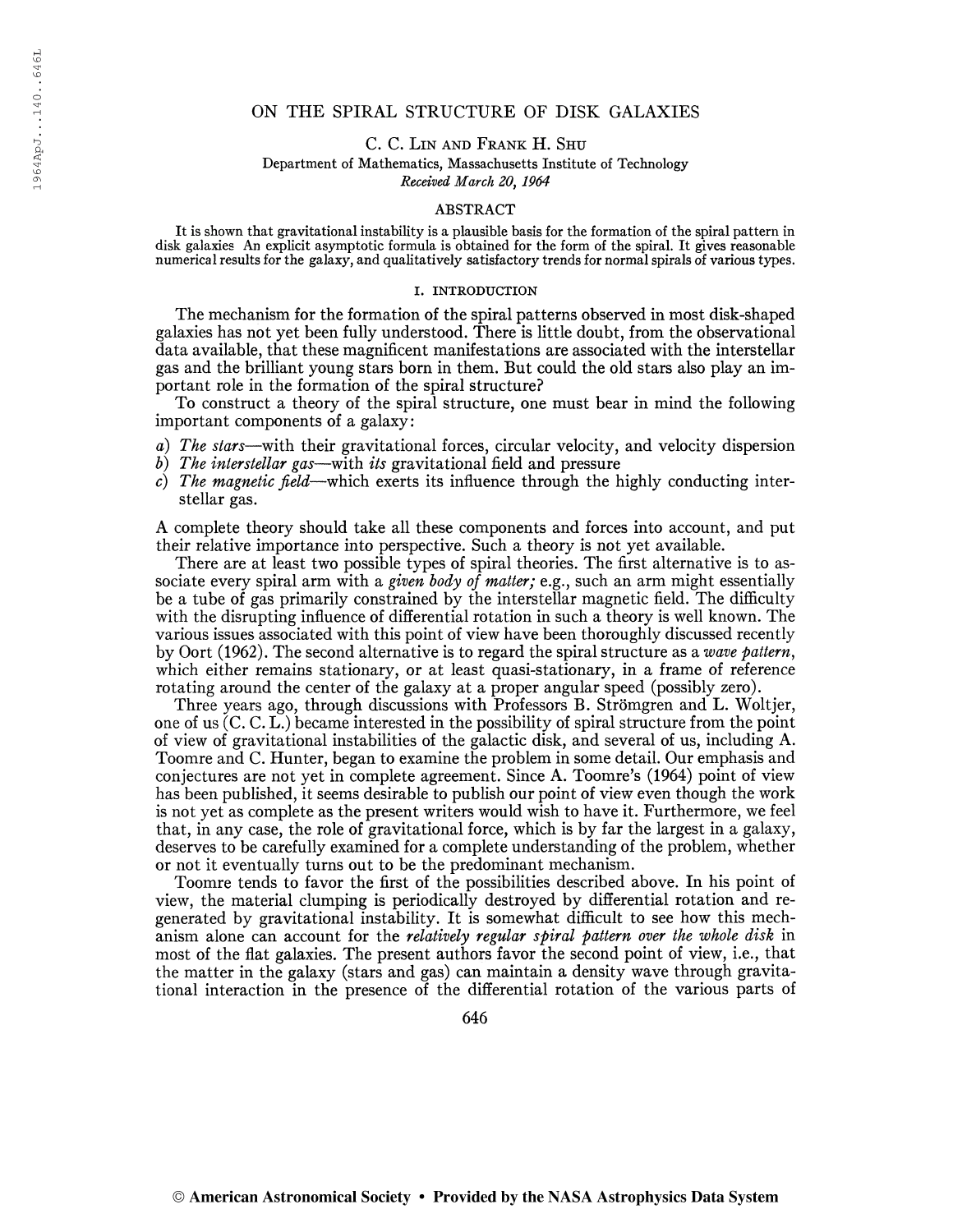the disk. This density wave provides a spiral gravitational field which underlies the observable concentration of young stars and the gas. In this way, an observable spiral pattern can be maintained over the whole disk. Indeed, an explicit formula, equation  $(14)$ , for its approximate description has been found.<sup>1</sup>

It is almost certain that the basic mechanism to be proposed here is related to the idea of "density waves" discussed by P. O. Lindblad (1960) and B. Lindblad (1961). Our analysis will, on the whole, tend to support their general conclusions. It is, however, somewhat difficult to make a detailed comparison between their ideas and ours, since the methods used are very different from each other. There is considerably more emphasis on individual stellar orbits in the Lindhlads' theory, while the interaction of the stars over the disk as a whole is directly considered in our work through the use of the distribution function. This approach will enable us to exhibit certain spiral patterns very easily from general dynamical considerations (Sec. II). Some attempts at comparison will be made in Section IV. An investigation that further clarifies the relationship between these two approaches would no doubt enhance our understanding of the whole problem.

#### II. THE STABILITY PROBLEM OF THE GALACTIC DISK

It is natural to ask whether distribution of mass in the form of a thin rotating disk, such as that in our own Galaxy, is in a state of *stable* equilibrium. Instability can take the form of a warping of the disk or of motions in its plane. We shall concentrate on the latter mode as being more relevant to the problem at hand. In our idealized model, the mass is concentrated in an infinitesimally thin disk, with a surface density that is approximately equal to the projected density in the galactic plane. The gravitational forces are in balance with appropriate circular and random velocities. Such a representation necessarily involves a high surface density in the central region, where a typical galaxy has a bulge due to the large three-dimensional velocity dispersion of the stars. Thus, it will often be found convenient to have a singularity of the density distribution at the center, provided the total mass is finite.

To investigate the stability of such a disk, we may start with the basic equations of stellar dynamics expressed in terms of the distribution function in phase space (Chandrasekhar 1960). But it is sometimes convenient to use the infinite set of equations for the (tensorial) moments of the velocity components, and to terminate them by imposing a suitable approximation. As a first step, we shall neglect the velocity dispersion altogether.<sup>2</sup> One then has the following set of equations:

$$
\mu_t + r^{-1}[(r\mu u)_r + (\mu v)_\theta] = 0 , \qquad (1a)
$$

$$
u_t + u u_r + (v/r)u_\theta - v^2/r = \phi_r, \qquad (1b)
$$

$$
v_t + uv_r + (v/r)v_\theta + uv/r = \phi_\theta/r, \qquad (1c)
$$

$$
\phi_{rr} + \phi_r/r + \phi_{\theta\theta}/r^2 + \phi_{zz} = -4\pi G\mu(r,\theta)\delta(z), \qquad (1d)
$$

where the cylindrical system of coordinates  $(r, \theta, z)$  is used,  $\mu$  is the surface density, and  $\phi$  is the negative of the gravitational potential. The first three equations are restricted to the plane  $z = 0$ , while equation (1d) is for the *three*-dimensional space. For the initial state of equilibrium, we consider a solution of the form  $\mu = \mu_0(r)$ ,  $u = 0$ ,  $v = V(r) =$  $r\Omega(r) > 0$ . We then consider a disturbance from the equilibrium state; e.g.,  $\mu = \mu_0(r) +$  $\mu'(r, \theta, t)$ . As in all stability problems, we begin by considering the case of small dis-

<sup>1</sup> Preliminary results obtained by detailed numerical calculations carried out by Mr. Ronald Rehm confirm the validity of the formula and the general conclusions.

<sup>2</sup> In this approximation, the gaseous component of the galaxy is naturally included. We simply regard the density,  $\mu$ , below as the *total* density of matter including both the stars and the gas.

#### © American Astronomical Society • Provided by the NASA Astrophysics Data System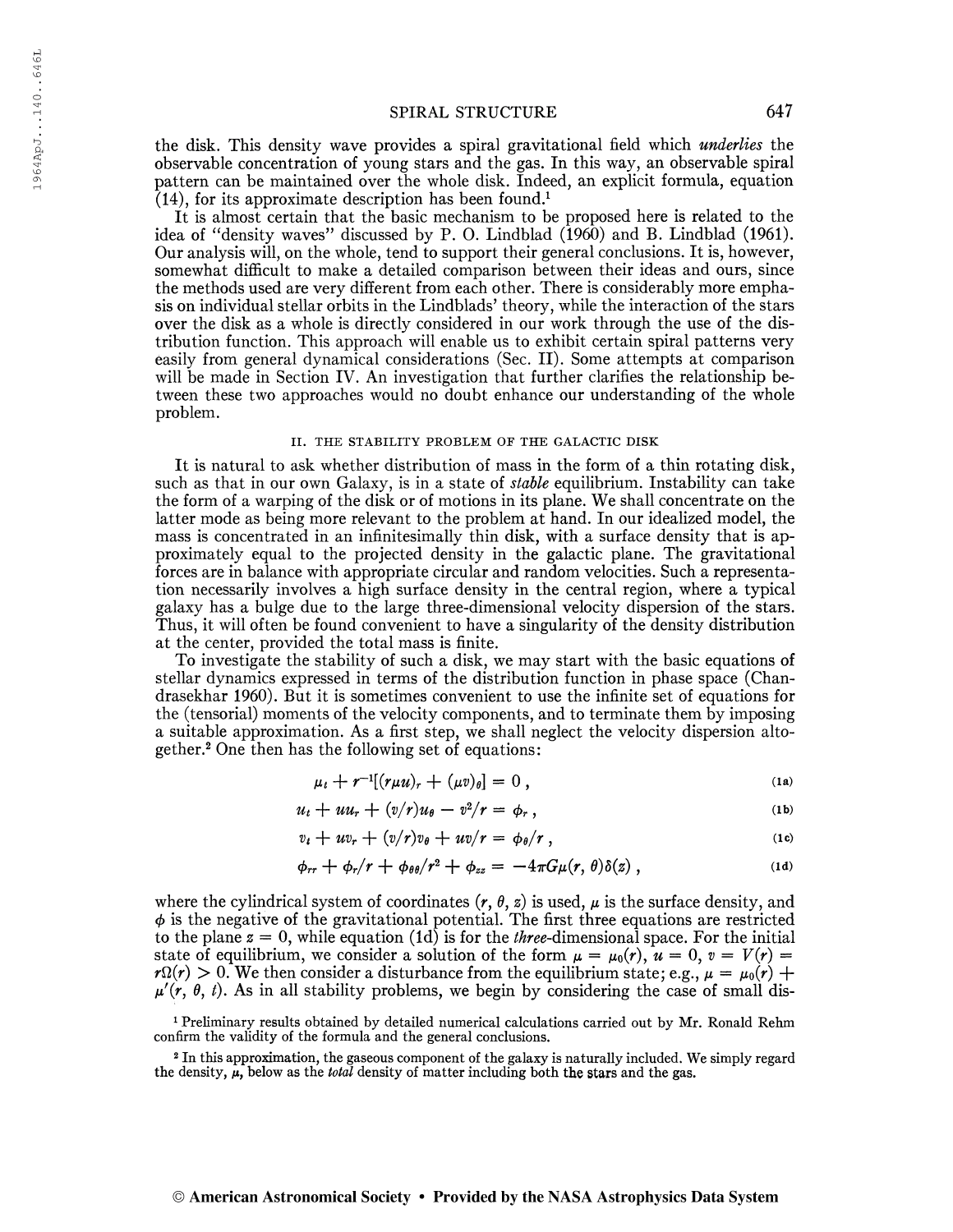turbances. The equations governing the quantities  $\mu'(\mathbf{r}, \theta, t)$ , etc., can then be linearized.<sup>3</sup> We obtain

$$
\mu'_{t} + \Omega \mu'_{\theta} + \frac{1}{r} (\tau \mu_{0} u')_{r} + (\mu_{0} / r) v'_{\theta} = 0,
$$
 (2a)

$$
u'_{t} + \Omega u'_{\theta} - 2\Omega v' = \phi'_{r}, \qquad (2b)
$$

$$
v'_{t} + \Omega v'_{\theta} + (\kappa^{2}/2\Omega)u' = \phi'_{\theta}/r, \qquad (2c)
$$

$$
\phi'_{rr} + \phi'_{r}/r + \phi'_{\theta\theta}/r^2 + \phi'_{zz} = -4\pi G\mu'\,\delta(z) \,. \tag{2d}
$$

In the above equations,  $\kappa$  is the epicyclic frequency given by

$$
\kappa^2 = 4\Omega^2[1 + (r/2\Omega)(d\Omega/dr)]. \tag{3}
$$

The set of linearized equations (2a-d) admits solutions of the type

$$
\mu' = Re\{\mu^{(1)}(r) \exp[i(\omega t - n\theta)]\}, \qquad \omega = \omega_r + i\omega_i, \qquad (4)
$$

where  $n$  is an integer (which may be taken to be positive without loss of generality), and  $\omega_r$  and  $\omega_i$  are the real and imaginary parts of the parameter  $\omega$ . Unstable modes are given by  $\omega_i < 0$ .

Under such a general formulation,  $\omega$  takes on characteristic values for the solution of a set of linear integro-differential equations in the single independent variable  $r$ , subjected to suitable boundary conditions at  $r = 0$  and as  $r \to \infty$ . However, since we would admit a singularity at  $r = 0$  in the solution, if we adopt the disk model right to the center of the galaxy, and the range of  $r$  is infinite, the set of characteristic values may be expected to have a *continuous spectrum* (in addition to any discrete part). Physically, this means that we are looking for a representation of the situation in the disklike part of the galaxy, and leaving the conditions near the central bulge, where the random velocities are large and three-dimensional, to adjust themselves to almost any requirement of the disk part. We also expect that all the disturbances would die off atinfinity in a reasonable manner.

The solution (4) is clearly of the nature of a *density wave*. Indeed, it generally has a spiral form. To see this, let us write (as we can always  $do$ ),

$$
\mu^{(1)}(r) = S(r) \exp \left[i\Phi(r)\right], \tag{5}
$$

where  $S(r)$  and  $\Phi(r)$  are real. Then equations (4) give

$$
\mu'(r, \theta, t) = S(r)e^{-\omega_i t} \cos [\omega_r t - n\theta + \Phi(r)]. \qquad (6)
$$

If  $S(r)$  varies slowly with the radial distance r while  $\Phi(r)$  varies quickly, then equation (6) gives a spiral impression in the density distribution at any instant of time, the form of the spiral being

$$
\theta = \frac{1}{n} [\Phi(r) + \text{const.}]. \tag{7}
$$

There are *n* arms in the spiral. These are *trailing spiral arms* if  $\Phi'(r) < 0$ , and leading ones if  $\Phi'(r) > 0$ . Note that we have taken  $\Omega(r)$  and n to be positive by convention. By comparing equation (7) with observed two-armed galactic spirals, it is easy to see that  $\Phi$  should change by an order of  $4\pi$  over a typical radial distance in such cases as the whirlpool nebula.

<sup>&</sup>lt;sup>3</sup> It is suggested that this is justifiable for our present purposes, even though the random velocities neglected might be comparable to the plausible amplitude of the disturbance, since we are dealing with the  $co$ -operative effect of grouping of stars, which acts in a manner quite different from the effect of velocity dispersion (see also Sec. IV).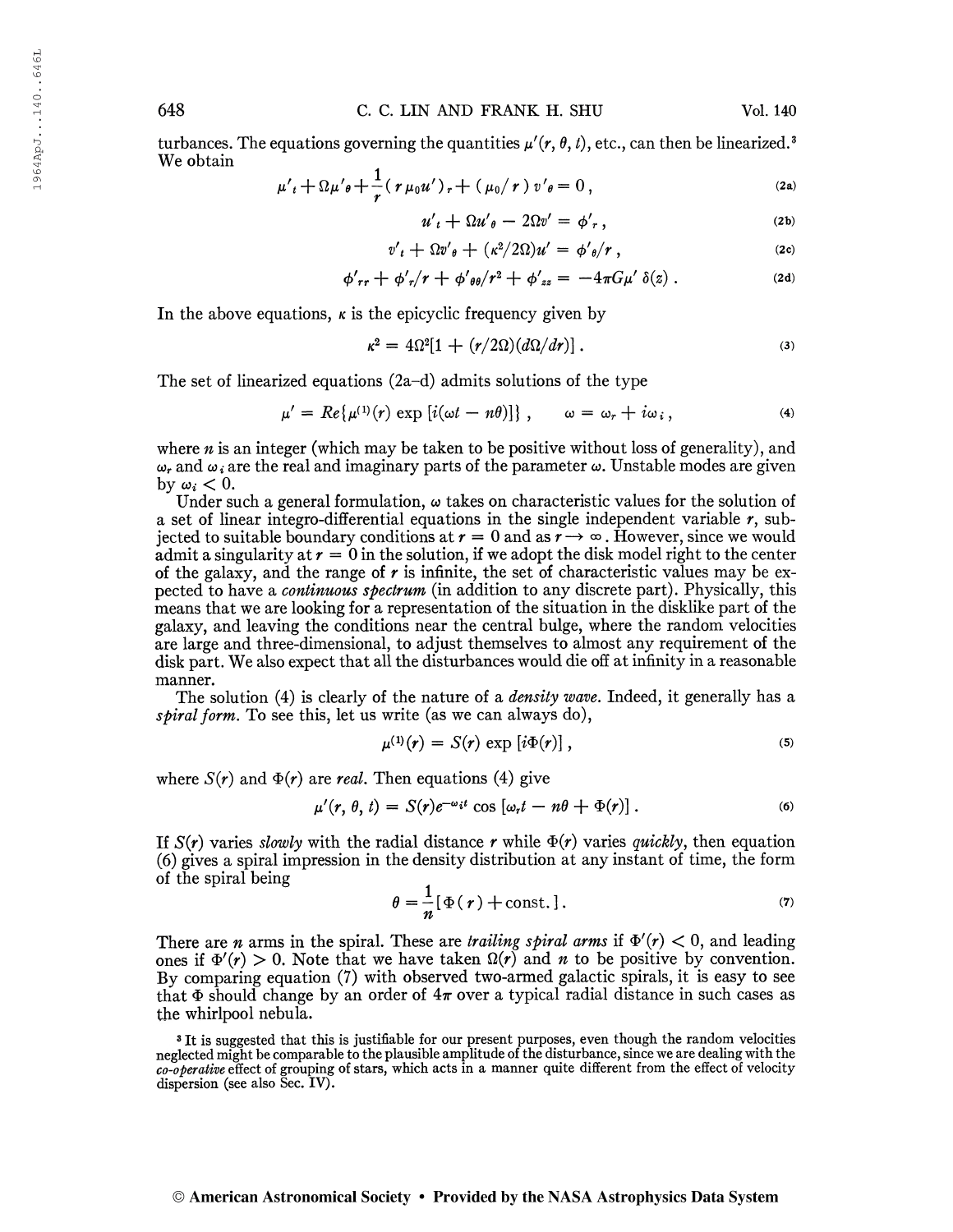### No. 2, 1964 SPIRAL STRUCTURE 649

#### III. AN ASYMPTOTIC SOLUTION

The stability problem formulated above is very similar to those in ordinary hydrodynamics.<sup>4</sup> It has, however, the additional mathematical difficulty that, after the variable z is eliminated,  $\phi'(r, \theta, 0)$  and  $\mu'(r, \theta)$  are connected by an integral relationship. Fortunately, this difficulty disappears in an asymptotic approximation based on the rapid change of the phase factor  $\Phi(r)$  mentioned at the end of the last section. In this case, we may attempt to integrate the Poisson equation

$$
\phi_{rr}^{(1)} + \phi_r^{(1)}/r - n^2 \phi^{(1)}/r^2 + \phi^{(1)}_{zz} = -4\pi G \mu^{(1)}(r) \delta(z) , \qquad (8)
$$

by an asymptotic process.<sup>5</sup> We write

$$
\mu^{(1)}(r) = S(r) \exp[i\lambda f(r)], \text{ and}
$$
 (9)

$$
\phi^{(1)}(r, z) = \psi(r, z, \lambda) \exp[i\lambda h(r, z)], \qquad (10)
$$

where all the functions involved may be complex,  $\lambda$  is a large real parameter introduced for the convenience of the formal asymptotic procedure, and  $\psi(r, z, \lambda)$  is assumed to have an expansion in inverse powers of  $\lambda$ . In effect, we are looking for asymptotic solutions of the Laplace equation for  $z > 0$  and  $z < 0$ , bounded at infinity (in a suitable sense for  $\lambda$  large), continuous at  $z = 0$ , and fulfilling the jump condition  $[\phi_z] = -4\pi G\mu^{(1)}(r)$ at  $z = 0$  that can be easily derived from equation (8). Such a solution leads to the simple result that, to a first approximation,

$$
\phi_r^{(1)} = 2\pi i G \epsilon \mu^{(1)} \,, \qquad \phi_\theta^{(1)} = O(\mu^{(1)}/\lambda) \,, \tag{11}
$$

where  $\epsilon = \pm 1$  according to the sign of the real part of  $f'(r)$ .

Within this approximation, it is very easy to find solutions of the type (5) for the system of equations  $(2a-d)$ . Our first aim is to determine the phase factor, which turns out to be

$$
\lambda f'(r)\epsilon = \left[\kappa^2 - (\omega - n\Omega)^2\right]/2\pi G\mu_0.
$$
 (12)

Thus, a solution of the type considered is possible only if the real part of  $\kappa^2 - (\omega - n\Omega)^2$ is positive, i.e., if

$$
\kappa^2 + \omega_i^2 - (\omega_r - n\Omega)^2 > 0.
$$
 (13)

The sign of  $\Phi'(r) = Re[\lambda f'(r)]$  can, however, be positive or negative. Thus, both leading and trailing arms are permitted. The choice between the two might be resolved only after the solution is found (e.g., by numerical integration) in the ranges where the inequality (13) is violated. In those ranges, the solution is expected to have a behavior different from that indicated above.<sup>6</sup> In particular, the condition at the center of the galaxy deserves special attention.

Another effect that might distinguish between leading and trailing arms is differential rotation. Although density waves are propagated primarily by gravitational forces, they would be modified by differential rotation, when the non-linear terms, omitted from equations (2a-d), are included. The effect might be analogous to that of fluid motion

<sup>4</sup> The similarity might hold not only for problem of initial instability, but also for the subsequent process of development into a quasi-stationary final state, with the random velocities of the stars and of the interstellar-gas clouds supplying the smoothing effects that limit the growth of the waves. Differential rotation corresponds to the shear flow which can supply the energy to the oscillations and random motions (cf. Sec. IV).

<sup>5</sup> For details see Appendix.

<sup>6</sup> Toomre (1964) carried out numerical calculations for axisymmetrical disturbances over the whole range of disk radii and found that the solution drops off roughly in an exponential manner at infinity.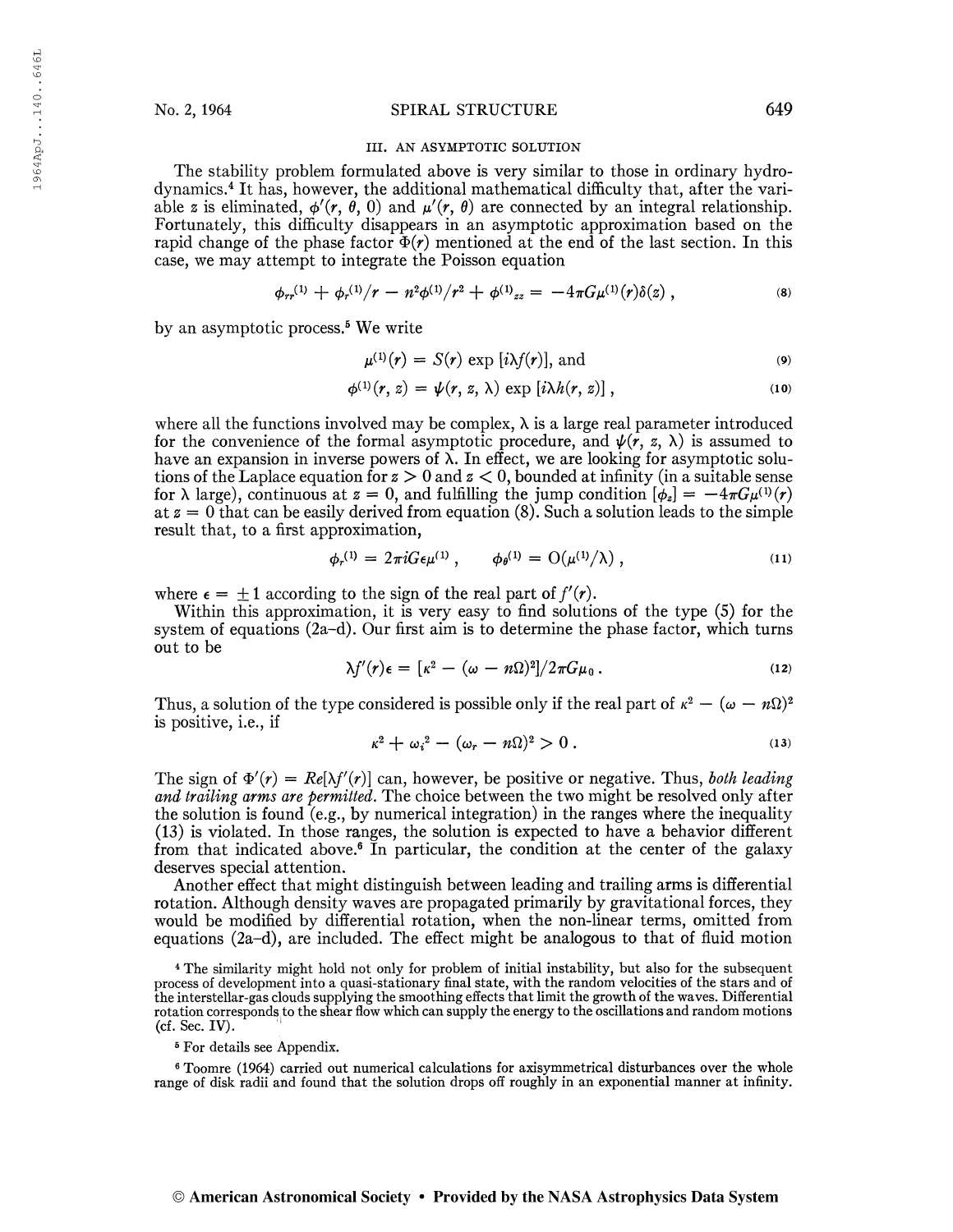that leads to the distortion of acoustic waves. In that case, a density decrease in the direction of wave propagation tends to be accentuated into a compression shock, whereas a density decrease would tend to be smoothed out by the motion of the fluid. Thus, it is conceivable that only trailing waves are stable in the presence of non-linear effects.

In the case of axisymmetrical disturbances,  $n = 0$ , the formula (12) reduces to one already obtained by Toomre (1964) for a local wavenumber in terms of an assumed frequency. The present asymptotic approach can also yield the slowly varying amplitude distribution over the disk, which is not available from the local theory. The importance of this approximate analysis over the whole disk will be seen in Section IV.

The present study shows that non-axisymmetrical disturbances can propagate around the disk without change of shape even in the presence of differential rotation. Indeed, for the range  $r_1 < r < r_2$  in which expression (13) applies, the geometrical form of the spiral pattern is found from equations (7) and (12) to be given by<br>  $n(\theta - \theta_0) = -\int_{r_0}^r (2\pi G\mu_0)^{-1} [ \kappa^2 + \omega_i^2 + (\omega_r - n\Omega)^2 ] dr$ . (14)

pattern is found from equations (7) and (12) to be given by  
\n
$$
n(\theta - \theta_0) = -\int_{r_0}^r (2\pi G\mu_0)^{-1} [k^2 + \omega_i^2 + (\omega_r - n\Omega)^2] dr.
$$
\n(14)

The end points of this range,  $r = r_1$  and  $r_2$ , correspond to the points of local gravitational resonance in the neutral case (cf. Sec. IV). As a typical example, if we refer to the density data given by Schmidt (1956) and the velocity data given by P. 0. Lindblad (1960, Table 2) on the basis of Schmidt's model, and take  $\omega_r = 20$  km/sec kpc and  $\omega_i = 50$ km/sec kpc (which is somewhat less than the value of  $\kappa$  at 5 kpc from galactic center), we would have a wavelength of the order of 2-3 kpc in our neighborhood. The lower limit  $r_1$  would be at about 2 kpc from the galactic center, while the upper limit  $r_2$  would disappear altogether. Such a mode amplifies rather rapidly in the absence of velocity dispersion. Its expected behavior in the presence of velocity dispersion will be discussed in Section IV.

The contrast between the spiral patterns of Sa, Sb, and Sc galaxies can also be brought out analytically by equation (14). If there is a comparatively greater concentration of mass in the center, the density  $\mu_0$  of the disk part is relatively smaller. Equation (14) then predicts tighter spirals, as indeed are observed in Sa galaxies. More even distribution of matter corresponds to loosely wound spirals, as observed in Sc galaxies.

### IV. HYPOTHESIS OF QUASI-STATIONARY SPIRAL STRUCTURE IN THE SPATIAL DISTRIBUTION OF STARS

The above analysis suggests that, in the absence of velocity dispersion of the stars, there are many possible spiral patterns of density modifications in a basically axisymmetrical disk of gravitating matter. Those modes which are strongly unstable may be expected to bring themselves into prominence. On the other hand, there is considerable velocity dispersion among the stars, and it is to be expected that all gravitational instabilities would tend to be smoothed out by their effects. Two possibilities then exist. The first is that all the modes of gravitational instability are suppressed. The second possibility is that the two tendencies might balance each other for certain modes, or a  $\beta$  group of modes, in such a manner that a stable or nearly stable pattern might be maintained over long periods of time. Modes which are sufficiently different from this select group would, however, be suppressed.

Itis not easy to examine the various factors that would enter into the decision between these two possibilities. A first attempt could be made by examining whether the velocity dispersion present is sufficient to suppress all the waves according to a *local* theory. Such a calculation has been carried out by Toomre (1964) for the solar neighborhood, and he reached the conclusion that an rms velocity dispersion  $\sigma_u$  of the order of 20-30 km/sec would be needed for the suppression of all the waves. This amount of velocity dispersion is actually present, and he concluded that the solar neighborhood is locally stable. How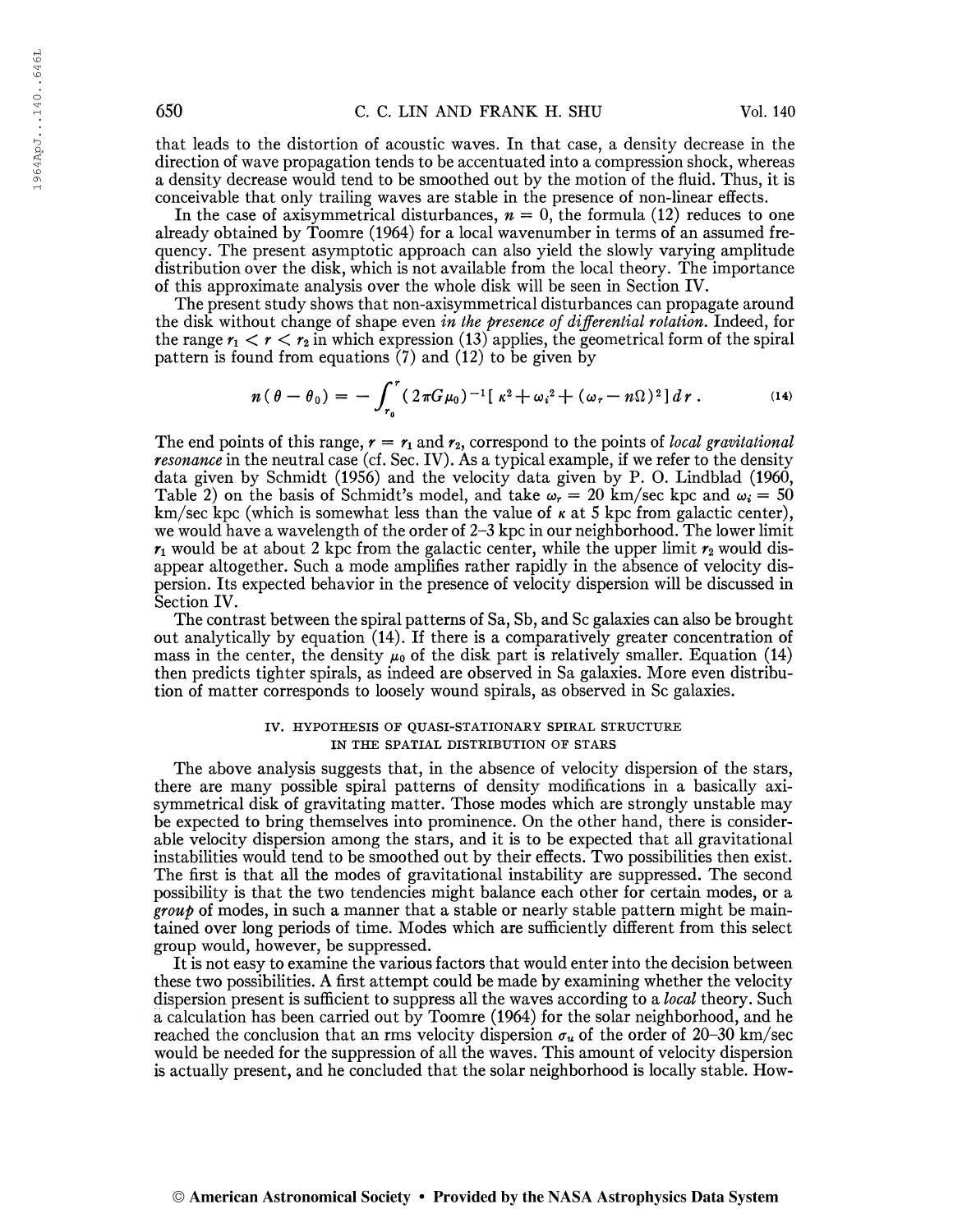19 64ApJ. . .140. .646L

1964ApJ...140..646L

ever, if one would adopt the same method of analysis for a location at 4-5 kpc from the galactic center, the value of  $\sigma_u$  required would be about 70-90 km/sec (if we adopt Schmidt's model [1956] for our Galaxy). If such a high-velocity dispersion were actually present, it would imply that a considerable number of stars with high radial velocities would reach our neighborhood from the interior part of the Galaxy, contrary to observational evidence. Thus, that part of the disk is locally unstable.

This picture of a galactic disk, which is in part stable and in part unstable according to a *local* theory, would suggest the possibility of a balance resulting in a neutral density wave extending over the whole disk and having a scale of the order of (but smaller than) the distance between the stable and the unstable regions.<sup>7</sup>

The question may be raised as to why the velocity dispersion might cease to grow to the extent needed for complete stabilization. One possible reason is that large-scale waves are ineffective in producing local velocity dispersion. Furthermore, it may be conjectured that these large-scale waves are stabilized at small but finite amplitudes<sup>8</sup> by the joint effects of velocity dispersion and by the reaction of the gas together with its associated magnetic field (Chandrasekhar and Fermi 1953).

We now venture to suggest that there are indeed such large-scale neutral (or nearly neutral) waves for most of the disk galaxies, and formulate our ideas in the form of the following hypothesis:

The total stellar population, which has various degrees of velocity dispersion, forms a quasi-stationary spiral structure in space of the general nature discussed above. This is primarily due to the effect of gravitational instability as limited by velocity dispersion (and secondarily to the influence of the gas and the magnetic field). The extent of density variation in the spiral pattern may be only a small fraction of the symmetrical mean density distribution.

In advancing this hypothesis, we are not ignoring the fact that transient local patterns of a general spiral form are relatively easy to produce in a system in rotation. However, it seems rather difficult to account for a coherent pattern over the whole disk without bringing into account the co-operative effects of long-range gravitational forces.

If we accept the above hypothesis and follow the line of reasoning that led to it, the following inferences and conjectures may be made.

1. Due to the prevailing spiral gravitational field, all components of the galaxy, including the gas and the young stars, should form similarspiral patterns on the scale of the radius of the disk, whatever other secondary processes there might be. Different stellar components, with different extent of velocity dispersion, should lie on somewhat different spirals (cf. Zwicky 1957) and exhibit different degrees of unevenness. As an extreme case, one may even attempt to analyze the behavior of the gas, which has very little pressure, as a separate system (including possibly an appropriate magnetic field), which is subjected to the action of a spiral gravitational field produced by the rest of the galactic population. Its density contrast may therefore be expected to be far larger than that in the stellar components, as is indeed known from observations. These discussions should be supplemented by a consideration of the reaction of the gas on the stellar population, as mentioned above.

2. It is known from observations that galaxies devoid of gas do not show prominent spiral patterns. This is consistent with the present proposal. The velocity dispersion in such galaxies is usually thought to be comparatively large, and the mechanism of instability discussed here may indeed be suppressed completely. Even if this were not so,

<sup>7</sup> Although such waves cannot be analyzed by a strictly local theory, it is still feasible to apply the asymptotic method described in this paper; for the method does allow for the interrelationship between the various regions in the higher approximations. An asymptotic analysis thatincludes the effect of velocity dispersion would be extremely desirable.

<sup>8</sup> Cf. Landau's theory of stable oscillations at small but finite amplitudes in the problem of hydrodynamic stability (in Landau and Lifschitz 1959).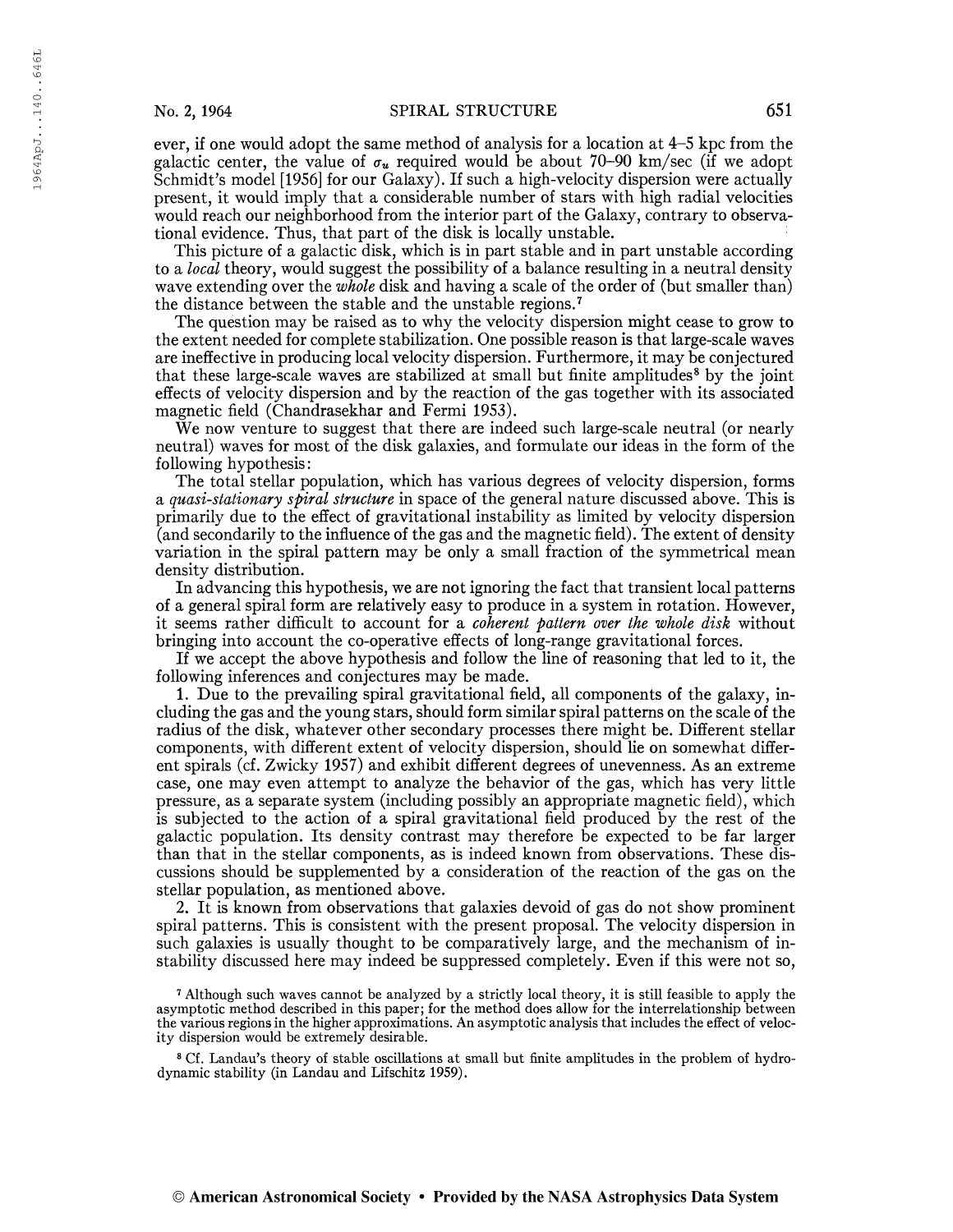and the old stars did form a spiralstructure, the lack of gas and the young stars stemming therefrom might so impair the manifestation of the spiral structure that it would hardly be observable.

3. One simple method to account for the effect of velocity dispersion and the reaction of the gas is to adopt the Lindblads' concept of a fixed smooth disk of stars belonging to the disk population and Population II and a mobile disk of Population  $I$  (gas and young stars). Then the basic equations (1a-d) should be modified by the addition of a force  $F(r)$ in equation (1b) to represent the fixed field, and the surface density  $\mu$  would refer to that of Population I alone. Except for this change of the interpretation of  $\mu$ , the above theory will remain unchanged.<sup>9</sup> The spiral pattern is still given by equation (14), but the wavelength is much shorter, since  $\mu$  is reduced. However, there is no sharp demarcation between the fixed and the mobile components. One could include in the mobile part also some older stars with relatively low-velocity dispersion. Thus, if we choose  $\omega_r = 20 \text{ km/s}$ sec kpc,  $\omega_i = 0$ , the mobile component in our neighborhood should be set at about 25 per cent of the total mass<sup>10</sup> in order to get a wavelength of approximately 2 kpc. In contrast to Section III, we consider neutral waves here, since the stabilizing influence of velocity dispersion has largely been taken into account.

4. Both the Lindblads emphasized the approximate constancy of  $\Omega - \kappa/2$  over a large part of the Galaxy. Our theory does not seem to be dependent on it. Instead, we have a certain kind of local resonance only at two distinct radial locations in the galaxy where  $\kappa^2 - (\omega - n\Omega)^2 = 0$  in the case of neutral waves (and also approximately for slightly amplifying and damped waves). This condition clearly means that the traveling spiral gravitational field is in step with the local epicyclic motion. Indeed, near these points, one would expect the gas, even more than the stars, to react very strongly and possibly to acquire very large radial velocities. These radial velocities should be outward and inward over alternate sectors of extent  $\pi/n$  each. It would be very interesting to pursue this point further both theoretically and in relation to observational facts (e.g., the  $3$ -kpc arm).<sup>11</sup>

We are indebted to Professors B. Strömgren and L. Woltjer for introducing this subject to one of us (C. C. L.) at a conference in Princeton, N.J., in 1961 and for many helpful discussions during the course of this study. We had the pleasure of collaborating with Dr. A. Toomre. Frequent discussions with him have been to our mutual benefit, although we have placed somewhat different emphasis in our work and have arrived at somewhat different conjectures. We also had the pleasure of discussing the problem with Professors M. Krook and D. Layzer and Mr. A. J. Kalnajs.

This work is partially supported by a grant from the National Science Foundation.

## APPENDIX

#### ASYMPTOTIC SOLUTION OF POISSON'S EQUATION

We now consider, in some detail, the solution of the equation for gravitational potential corresponding to a surface distribution of density in the plane  $z = 0$ . Especially we wish to demonstrate an asymptotic method used in the text.

<sup>9</sup> Dr. Kevin Prendergast first mentioned to me (C. C. L.) the idea that the present analysis might be made in the presence of the gravitational field of a fixed disk during a discussion at the early stages of this study.

<sup>10</sup> This is not unreasonable, especially since we expect this region to be locally stable and forced to oscillate by the inner regions. It might even be too low an estimate in view of the possible existence of some molecular hydrogen as yet undetected.

<sup>11</sup> See Oort (1962), pp. 3-22, and esp. his reference to B Lindblad on p. 12.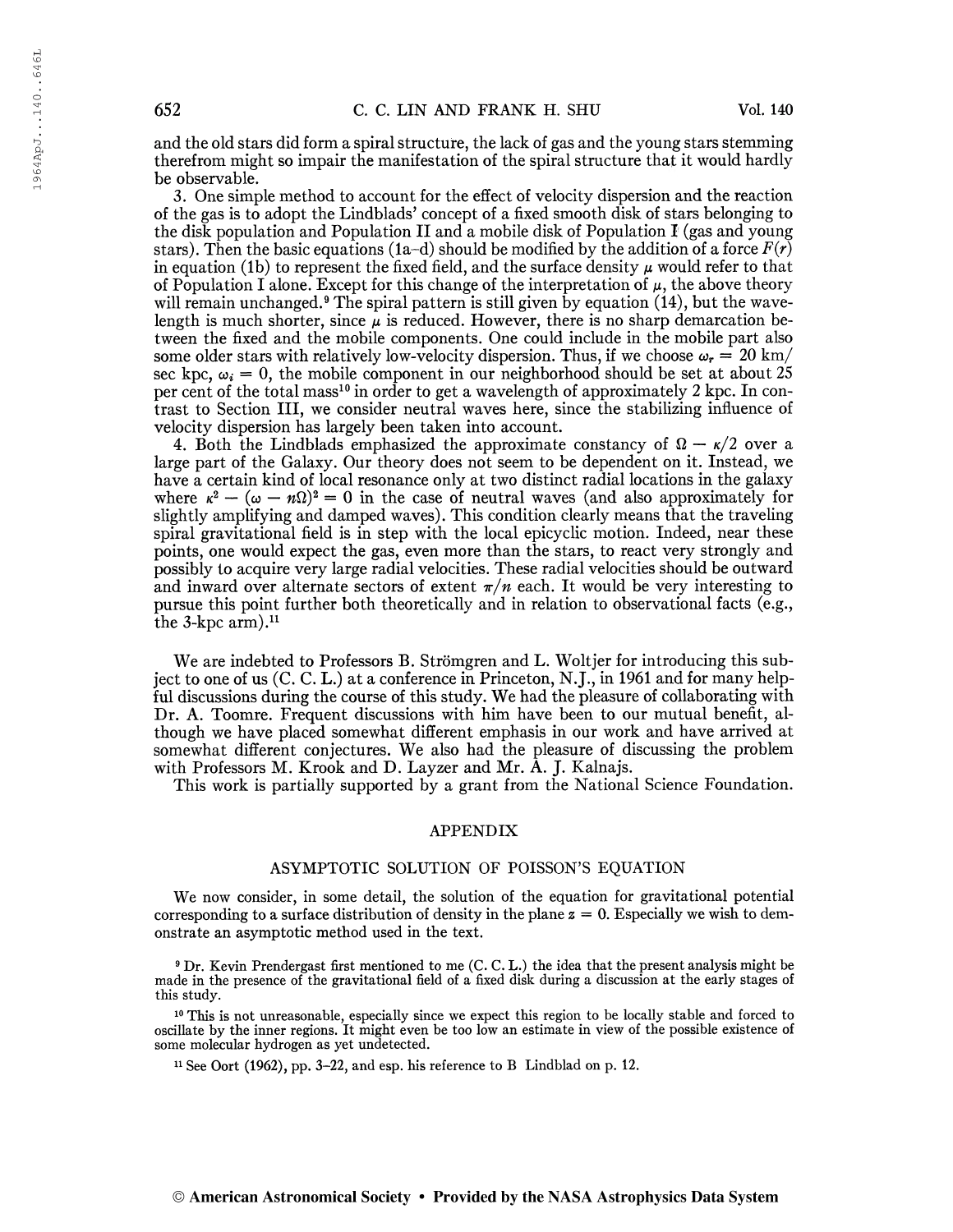Since we are working with a cylindrical coordinate system, the convenient form for the basic equation is

$$
\frac{\partial^2 \phi}{\partial r^2} + \frac{1}{r} \frac{\partial \phi}{\partial r} + \frac{\partial^2 \phi}{\partial z^2} + \frac{1}{r^2} \frac{\partial^2 \phi}{\partial \theta^2} = -4\pi G \sigma(r, \theta) \delta(z).
$$
 (A1)

In other words, we look for solutions of Poisson's equation for  $z > 0$  and for  $z < 0$  such that, at  $z = 0$ , there is a discontinuity in  $\phi_z$  given by

$$
\left[\frac{\partial \phi}{\partial z}\right] = \phi_z(r,\theta, 0+) - \phi_z(r,\theta, 0-) = -4\pi G\sigma(r,\theta).
$$
 (A2)

Since the problem is linear, we may consider the individual harmonic components in

 $\sigma = \sigma_n(r) \cos n\theta$ ,  $\phi = F_n(r, z) \cos n\theta$  (A3)

and obtain the general solution by superposition. We thus have the partial differential equation

$$
\frac{\partial^2 F_n}{\partial r^2} + \frac{1}{r} \frac{\partial F_n}{\partial r} + \frac{\partial^2 F_n}{\partial z^2} - \frac{n^2 F_n}{r^2} = -4\pi G \sigma_n(r) \delta(z)
$$
 (A4)

to be solved under the condition

$$
\left[\frac{\partial F_n}{\partial z}\right] = -4\pi G \sigma_n \,. \tag{A5}
$$

We consider the case where the variation of  $\sigma_n(r)$  is sufficiently rapid in some sense. That is, we consider a representation  $i\lambda f$ 

$$
\sigma_n(\boldsymbol{r}) = Re [\sigma^{(1)}(\boldsymbol{r}) e^{i\lambda f(\boldsymbol{r})}], \qquad (A6)
$$

where  $\lambda$  is large, while both  $\sigma^{(1)}(r)$  and  $f(r)$  vary but slowly in r. We may then expect a solution of the form

$$
F_n(r,z) = Re [ A (r,z,\lambda) e^{i\lambda \Phi(r,z)}],
$$
 (A7)

where  $A(r, z, \lambda)$  depends on  $\lambda$  in the following asymptotic manner:

$$
A(r,z,\lambda) = A^{(0)}(r,z) + \lambda^{-1}A^{(1)}(r,z) + \lambda^{-2}A^{(2)}(r,z) + \dots
$$
 (A8)

The functions  $\Phi(r, z)$ ,  $A^{(0)}(r, z)$ , ..., etc., are slowly varying functions of r and z. The condition (A5) becomes the pair of relations

$$
\left[\frac{\partial A}{\partial z}\right] + i\lambda A(r, 0)\left[\frac{\partial \Phi}{\partial z}\right] = -4\pi G \sigma^{(1)}(r), \quad \Phi(r, 0) = f(r). \quad \text{(A9)}
$$

We have imposed the conditions that  $\Phi(r, z)$  and  $A(r, z, \lambda)$  are continuous at  $z = 0$ . Differential equations.—We now substitute

$$
F = A(r, z, \lambda) e^{i\lambda \Phi(r, z)}
$$
 (A10)

into the equation (A4) ; we get

$$
\frac{\partial^2 A}{\partial r^2} + \frac{\partial^2 A}{\partial z^2} + \frac{1}{r} \frac{\partial A}{\partial r} - \frac{n^2 A}{r^2}
$$
  
+  $i\lambda \left[ A \left( \frac{\partial^2 \Phi}{\partial r^2} + \frac{\partial^2 \Phi}{\partial z^2} + \frac{1}{r} \frac{\partial \Phi}{\partial r} \right) + 2 \left( \frac{\partial A}{\partial r} \frac{\partial \Phi}{\partial r} + \frac{\partial A}{\partial z} \frac{\partial \Phi}{\partial z} \right) \right]$   
-  $\lambda^2 A \left[ \left( \frac{\partial \Phi}{\partial r} \right)^2 + \left( \frac{\partial \Phi}{\partial z} \right)^2 \right] = 0.$  (A11)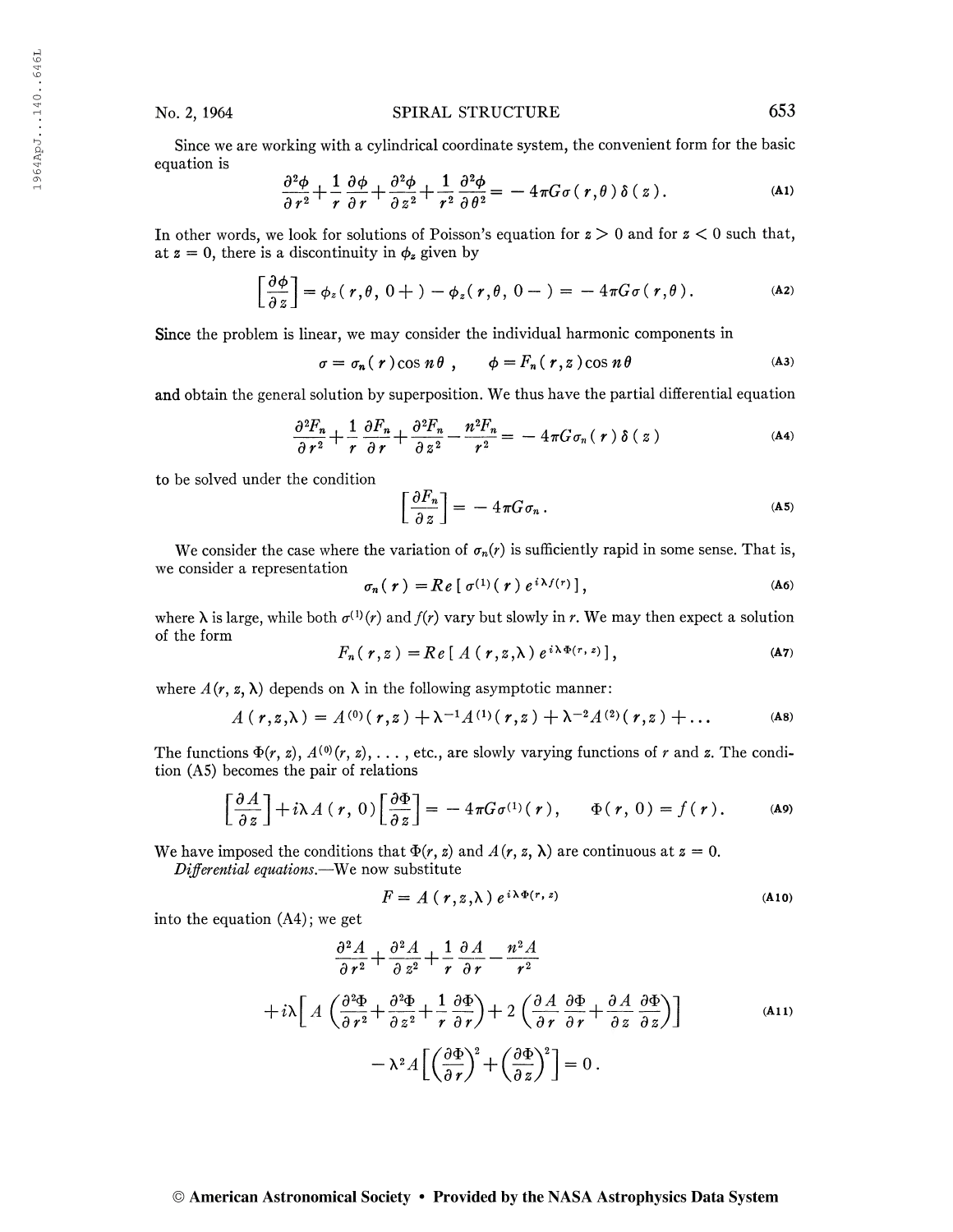654 C. C. LIN AND FRANK H. SHU Vol. 140

This leads immediately to the condition

$$
\left(\frac{\partial \Phi}{\partial r}\right)^2 + \left(\frac{\partial \Phi}{\partial z}\right)^2 = 0, \tag{A12}
$$

which is satisfied by

$$
\Phi = f_1(r + iz) \qquad \text{or} \qquad f_2(r - iz), \tag{A13}
$$

but not a combination of both. The second of the boundary conditions (A9) imposes the requirement that

$$
f_1(r) = f_2(r) = f(r)
$$
. (A14)

The choice of solution for  $z > 0$  and  $z < 0$  must be such that the solution decreases with  $|z|$ increasing. Thus, we should have

$$
\Phi = f(r + i\epsilon z)
$$
 for  $z > 0$ , and  $\Phi = f(r - i\epsilon z)$  (A15)

for  $z < 0$ , where  $\epsilon = \pm 1$  accordingly as  $f'(r) \ge 0$ . The first condition (A9) becomes

$$
\left[\frac{\partial A}{\partial z}\right] + i\lambda A \left(\epsilon 2i\right) f'(\mathbf{r}) = -4\pi G \sigma^{(1)}(\mathbf{r})
$$
\n
$$
\left[\frac{\partial A}{\partial z}\right] = -4\pi G \sigma^{(1)}(\mathbf{r}) + 2\lambda A \left|f'(\mathbf{r})\right|.
$$
\n(A16)

or

Equation (A16) suggests that  $A(r, z, \lambda)$  should be of the form

$$
A(r, z, \lambda) = \lambda^{-1} [ A^{(1)}(r, z) + \lambda^{-1} A^{(2)}(r, z) + \dots ],
$$
 (A17)

and that  $A^{(1)}(r, z)$  satisfies the condition

$$
0 = -4\pi G \sigma^{(1)}(\mathbf{r}) + 2 A^{(1)}(\mathbf{r}, 0) |f'(\mathbf{r})|.
$$
 (A18)

With  $\Phi(r, z)$  given in the form of expression (A13), equation (A11) can be somewhat simplified. Indeed, we get

$$
\left(\frac{\partial^2 A}{\partial r^2} + \frac{\partial^2 A}{\partial z^2} + \frac{1}{r} \frac{\partial A}{\partial r} - \frac{n^2 A}{r^2}\right)
$$
\n
$$
+ i\lambda f' (r \pm i\epsilon z) \left[\frac{A}{r} + 2 \left(\frac{\partial A}{\partial r} \pm i \frac{\partial A}{\partial z}\right)\right] = 0.
$$
\n(2 $\geq 0$ ) (A19)

Using the form (A17), the equation for  $A^{(1)}(r, z)$  becomes

$$
\frac{A_{\pm}^{(1)}}{2\,r} + \left[\frac{\partial A_{\pm}^{(1)}}{\partial r} \pm i\epsilon \frac{\partial A_{\pm}^{(1)}}{\partial z}\right] = 0
$$

or

$$
\frac{\partial}{\partial r} [\; r^{1/2} A \pm {}^{(1)}] \; \pm i \epsilon \; \frac{\partial}{\partial z} [\; r^{1/2} A \pm {}^{(1)}] = 0 \; .
$$

The solution of this is immediately seen to be

$$
[r^{1/2} A_{\pm}^{(1)}] = g (r \pm i\epsilon z), \qquad (z \geq 0) \text{ (A20)}
$$

where g is to be determined from the boundary condition (A18).<br>
We have  $r^{-1/2}g(r) = 2\pi G\sigma^{(1)}(r)/|f'(r)|$ .

We have

$$
r^{-1/2}g(r) = 2\pi G\sigma^{(1)}(r)/|f'(r)|.
$$
 (A21)

## © American Astronomical Society • Provided by the NASA Astrophysics Data System